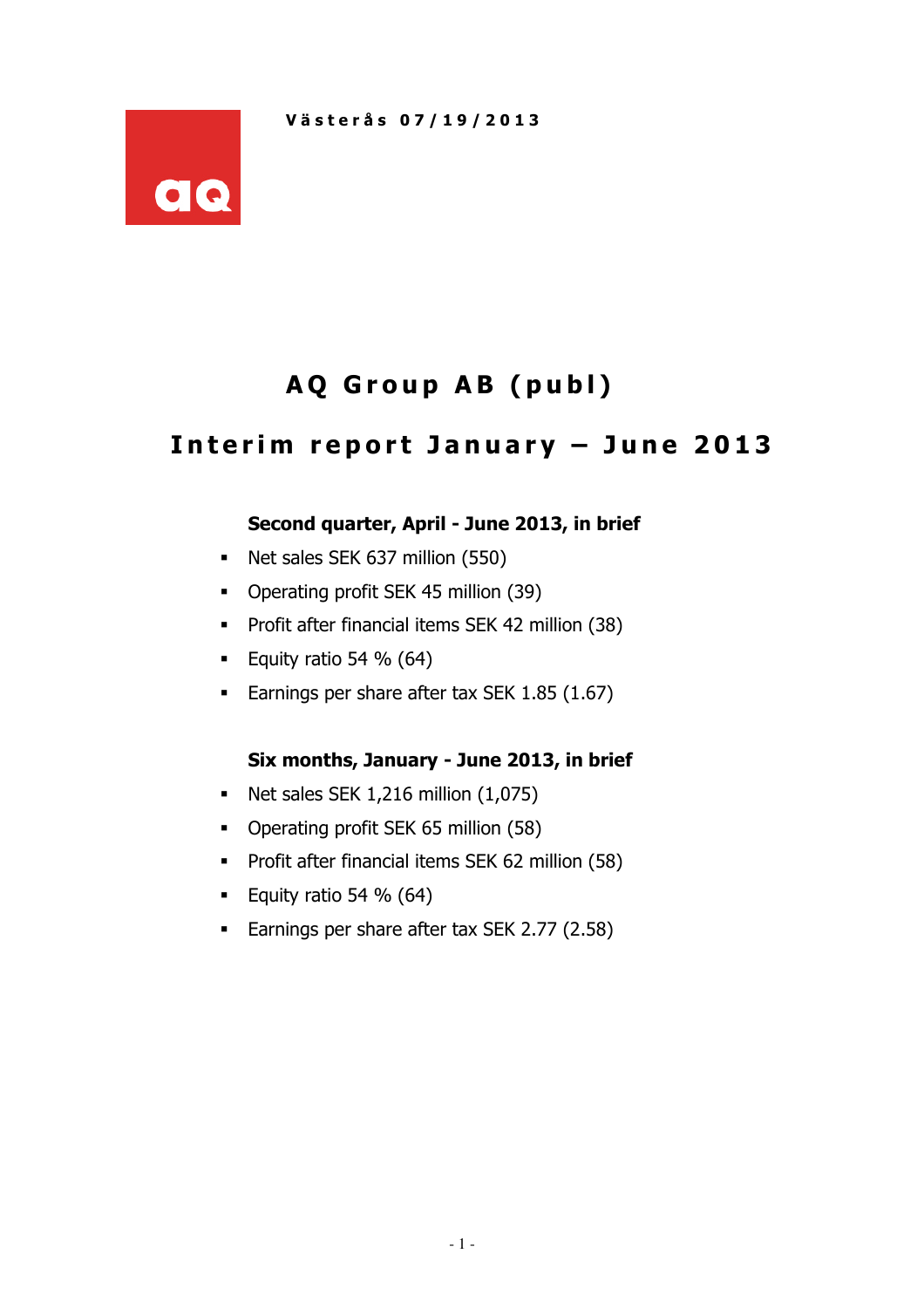#### Significant events during and after the end of the period

Net sales rose to 637 MSEK, an increase of 86 MSEK compared with the previous year. Net sales excluding acquisitions and currency rose by 0.5 %.

Operating profit and profit after financial items have risen compared with the first quarter last year. Profit per share after tax has risen by 11 %.

The 15-MSEK investment programme in machines and automation equipment at AQ Holmbergs Suzhou Co. Ltd in China is now complete and we anticipate substantial increases in volumes at the company during the autumn.

AQ Electric Suzhou in China has received an order to the value of 12 mCNY for transformers and inductors for Bombardier in China. Design and technology development has been carried out by AQ Trafo AB and AQ Italy S.R.L.

The office in Norway with three employees will be closed down in 2013. Work that was previously carried out by the Norwegian company will now be transferred to our Lithuanian company. The wire harnessing business at the Lithuanian AQ Wiring Systems UAB has been developed into a complete company with its own responsibility for sales and purchasing.

The restructuring of the transformer business has been implemented. AQ Trafo AB now has six employees working with Market & Technology and AQ Magnit AD in Bulgaria has total responsibility for sales and purchasing.

AQ Mekatronik is winding up its manufacturing business in Bollnäs where 26 people are currently employed and costs for this have been set aside. About five people will stay on in Bollnäs to work with Market & Technology.

Our automation business in Alingsås is being wound up/sold. The six employees have been given notice and costs for this have been set aside.

The project aimed at reducing capital tied up in stock is in progress. Since the beginning of the year we have achieved a reduction of 23 mSEK, but a great deal of work remains to be done before we reach our target.

AQ Retor's business in Färgelanda has been closed down and production has been moved to AQ Holmbergs AB in Anderstorp.

#### Information of parent company

The parent company, AQ Group AB, focuses primarily on leadership and development of the Group. Company sales are, as in previous years, almost exclusively of sale of management services to subsidiaries. Purchases from the subsidiaries do not exist to any appreciable extent.

#### The drawing up of the interim report

The interim report has been prepared in accordance with the Swedish Annual Accounts Act as well as IFRS, applying IAS 34, Interim Financial Reporting, which contains general requirements for the design, structure and minimum information requirements in the interim report. The accounting and valuation principles applied are the same as used in the latest annual report for 2012. The report has not been audited.

#### Significant estimates and evaluations for accounting purposes

The Board has in preparing the interim report found no record that would be especially exposed from a risk point of view and thus induce significant adjustments to future periods.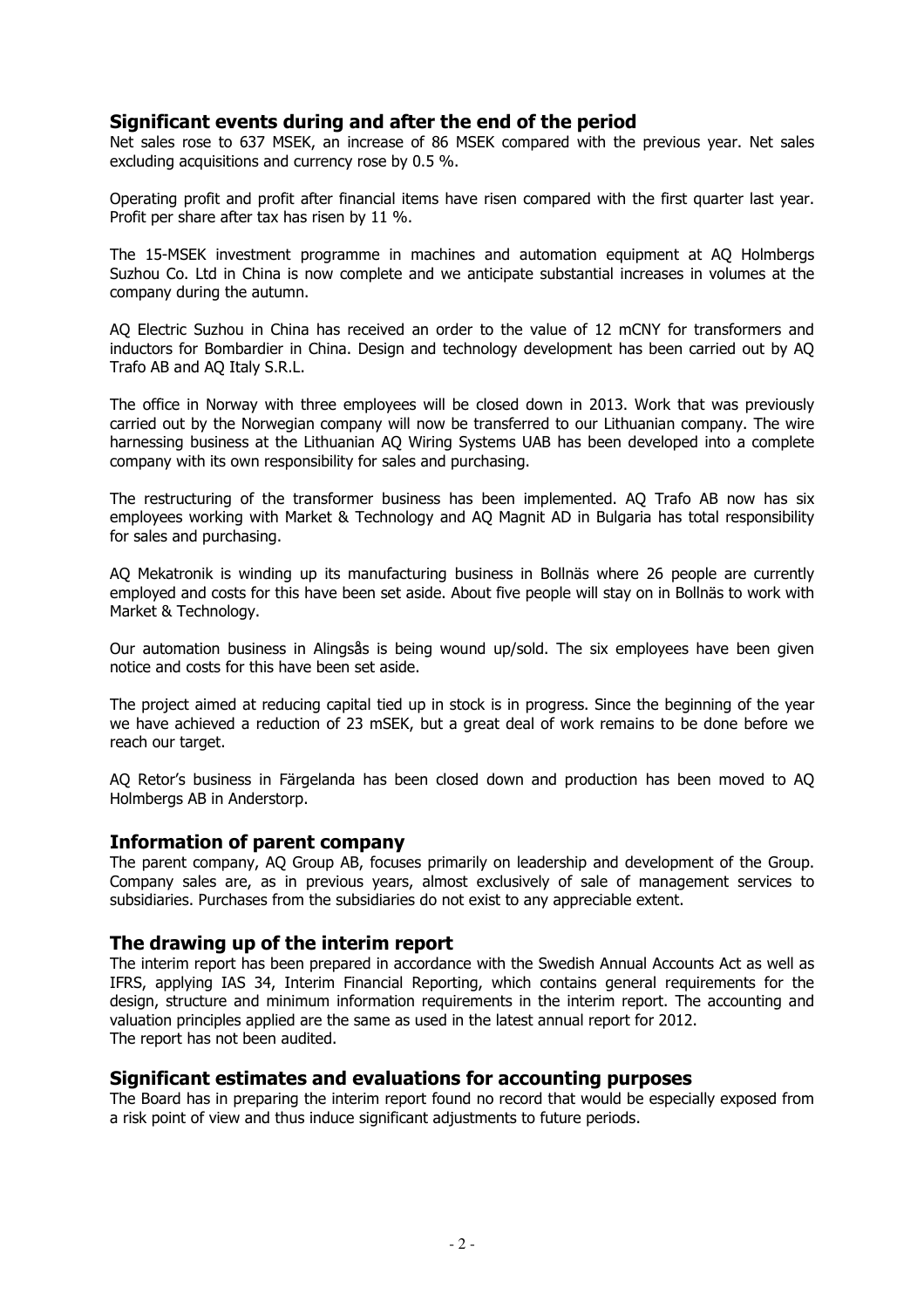#### Future prospects

The board of directors is currently of the opinion that net sales and profits for the full year 2013 will be an improvement on 2012.

The Group strives for continued profitable growth within its business areas. The growth will be achieved both organically and through acquisitions.

## AQ in brief

AQ is a leading supplier to demanding industrial customers and is listed on AktieTorget.

The Group operates in two business segments *Component* which produce transformers, cabling, mechanical parts, stamped sheet metal and plastic injection molding and *Systems* which produces systems, automation and power solutions and assemble complete machines in close cooperation with customers.

#### **The Group's Income Statement (KSEK)**

|                                                 | Q <sub>2</sub> 2013 | Q <sub>2</sub> 2012 | Acc 2012   | Acc 2011   |
|-------------------------------------------------|---------------------|---------------------|------------|------------|
| Net sales                                       | 636915              | 550494              | 1 216 330  | 1 075 467  |
| Other operating income                          | 6499                | 3014                | 12818      | 4674       |
| Operating expenses                              | $-598841$           | $-514411$           | $-1163770$ | -1 022 824 |
| <b>Operating profit</b>                         | 44 573              | 39 398              | 65 379     | 57 617     |
| <b>IResult from financial items</b>             | $-2960$             | $-1197$             | -3 670     | $-106$     |
| <b>IProfit after financial items</b>            | 41 613              | 38 201              | 61708      | 57 511     |
| Tax on profit for the year                      | $-8191$             | $-8281$             | $-11876$   | $-11957$   |
| Net profit for the year                         | 33 4 22             | 29 9 20             | 49833      | 45 554     |
|                                                 |                     |                     |            |            |
| Earnings per share after full tax <sub>1)</sub> | 1,85                | 1,67                | 2,77       | 2,58       |
| Net margin %                                    | 6,5%                | 6,9%                | 5.1%       | 5,3%       |

1) Earnings per share after taxes attributable to the parent company's shareholders.

## **The Parent Company's Income Statement (KSEK)**

|                                     | Q <sub>2</sub> 2013 | Q <sub>2</sub> 2012 | Acc 2012 | Acc 2011 |
|-------------------------------------|---------------------|---------------------|----------|----------|
| Net sales                           | 9 2 8 0             | 10718               | 18503    | 20 945   |
| Other operating income              | 0                   |                     |          | 0        |
| Operating expenses                  | -6326               | $-3573$             | $-12245$ | $-8271$  |
| <b>Operating profit</b>             | 2954                | 7 1 4 5             | 6 2 6 0  | 12 674   |
| Result from financial items         | $-9686$             | 1376                | $-9728$  | 1447     |
| <b>Profit after financial items</b> | -6 732              | 8520                | $-3468$  | 14 121   |
| Appropriations $\eta$               | $-250$              |                     | -250     | 0        |
| Tax on profit for the year          | $-700$              | $-2241$             | $-1420$  | $-3714$  |
| Net profit for the year             | $-7682$             | 6 2 8 0             | $-5138$  | 10 407   |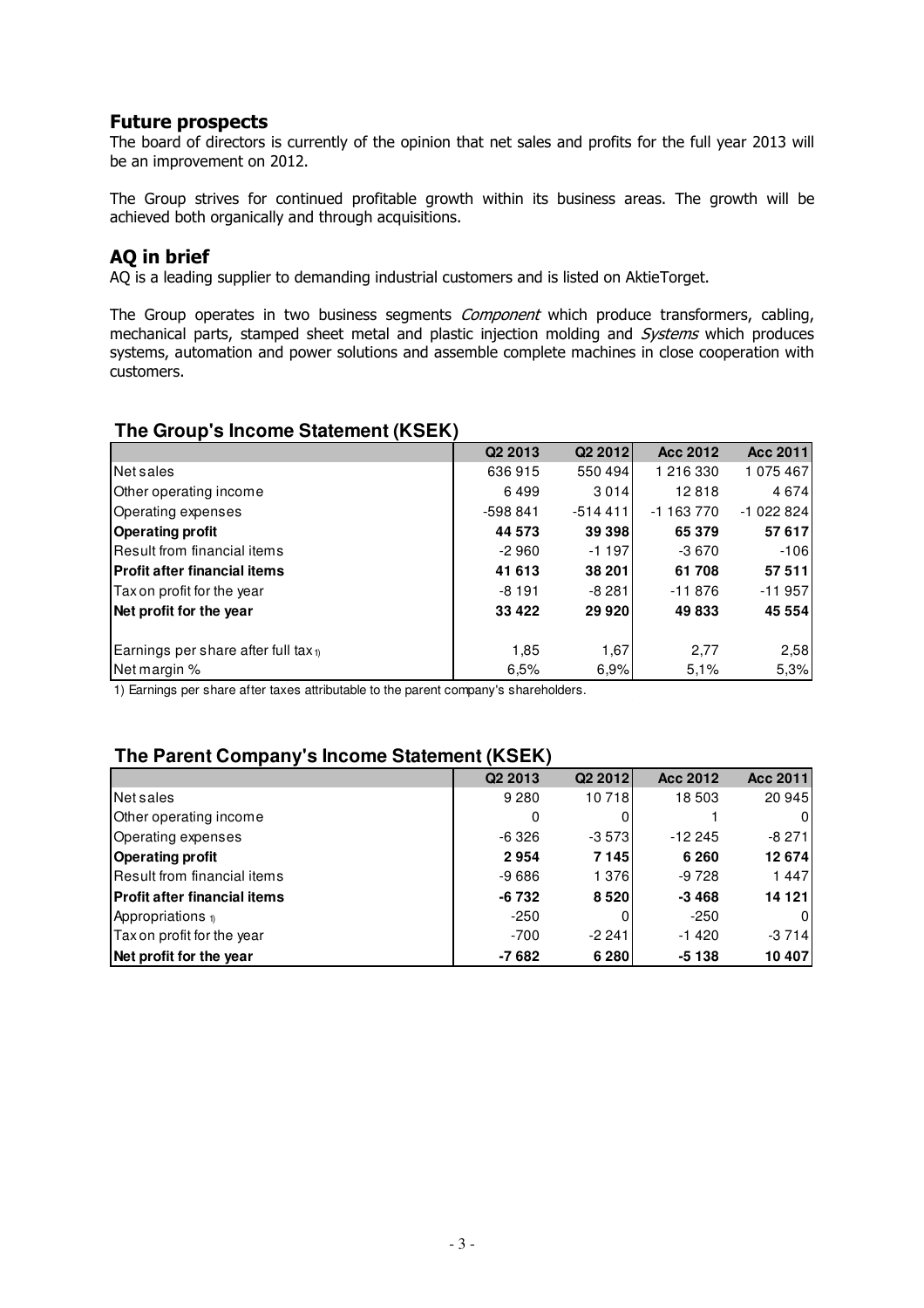## **Balance Sheet (KSEK)**

|                                     | Group               |          |                     | <b>Parent company</b> |  |  |  |
|-------------------------------------|---------------------|----------|---------------------|-----------------------|--|--|--|
| <b>Assets</b>                       | Q <sub>2</sub> 2013 | Q4 2012  | Q <sub>2</sub> 2013 | Q4 2012               |  |  |  |
| Fixed assets                        | 345 173             | 337858   | 311476              | 301 919               |  |  |  |
| Inventories                         | 443 867             | 466 695  |                     |                       |  |  |  |
| Other current receivables           | 668 323             | 583828   | 150489              | 227 493               |  |  |  |
| Cash and bank balances              | 54 003              | 55 893   | 9088                | 10 004                |  |  |  |
| <b>Total assets</b>                 | 1511366             | 1444274  | 471 052             | 539 416               |  |  |  |
| <b>Equity and liabilities</b>       |                     |          |                     |                       |  |  |  |
| Equity                              | 816 570             | 783551   | 281 069             | 309 652               |  |  |  |
| Untaxed reserves                    |                     |          | 31 390              | 31 140                |  |  |  |
| Interest-bearing liabilities        | 239 505             | 252042   | 146 687             | 185 136               |  |  |  |
| Other liabilities                   | 455 292             | 408 680  | 11906               | 13488                 |  |  |  |
| <b>Total equity and liabilities</b> | 1511366             | 1444 274 | 471 052             | 539 416               |  |  |  |
| <b>Equity ratio</b>                 | 54%                 | 54%      | 65%                 | 62%                   |  |  |  |

## **Cash Flow Analysis (KSEK)**

|                                          | Group           |          | <b>Parent company</b> |          |  |
|------------------------------------------|-----------------|----------|-----------------------|----------|--|
|                                          | <b>Acc 2012</b> | Acc 2011 | Acc 2012              | Acc 2011 |  |
| Net operating profit/loss                | 65 379          | 57617    | 6 2 6 0               | 12 674   |  |
| Result from financial items              | $-1728$         | $-106$   | $-234$                | 1447     |  |
| Income tax paid                          | $-20231$        | $-12714$ | $-3852$               | $-3714$  |  |
| lNon-cash transactions                   | 23 550          | 8 1 9 0  | 6                     | 21       |  |
| Changes in working capital               | $-505$          | -4 244   | 69 607                | 55 386   |  |
| Cash flow from investing                 | $-33166$        | $-15240$ | $-7848$               | 14 5 27  |  |
| Cash flow from financing activities      | -34 474         | 6 1 1 6  | $-64392$              | $-45539$ |  |
| Increase/reduction of liquid funds       | $-1176$         | 39619    | -453                  | 34 802   |  |
| Liquid funds at beginning of year        | 55 893          | 58 078   | 10 004                | 27 346   |  |
| Exchange rate difference in liquid funds | $-714$          | $-120$   | $-463$                | 0        |  |
| Liquid funds at end of period            | 54 003          | 97 577   | 9088                  | 62 148   |  |